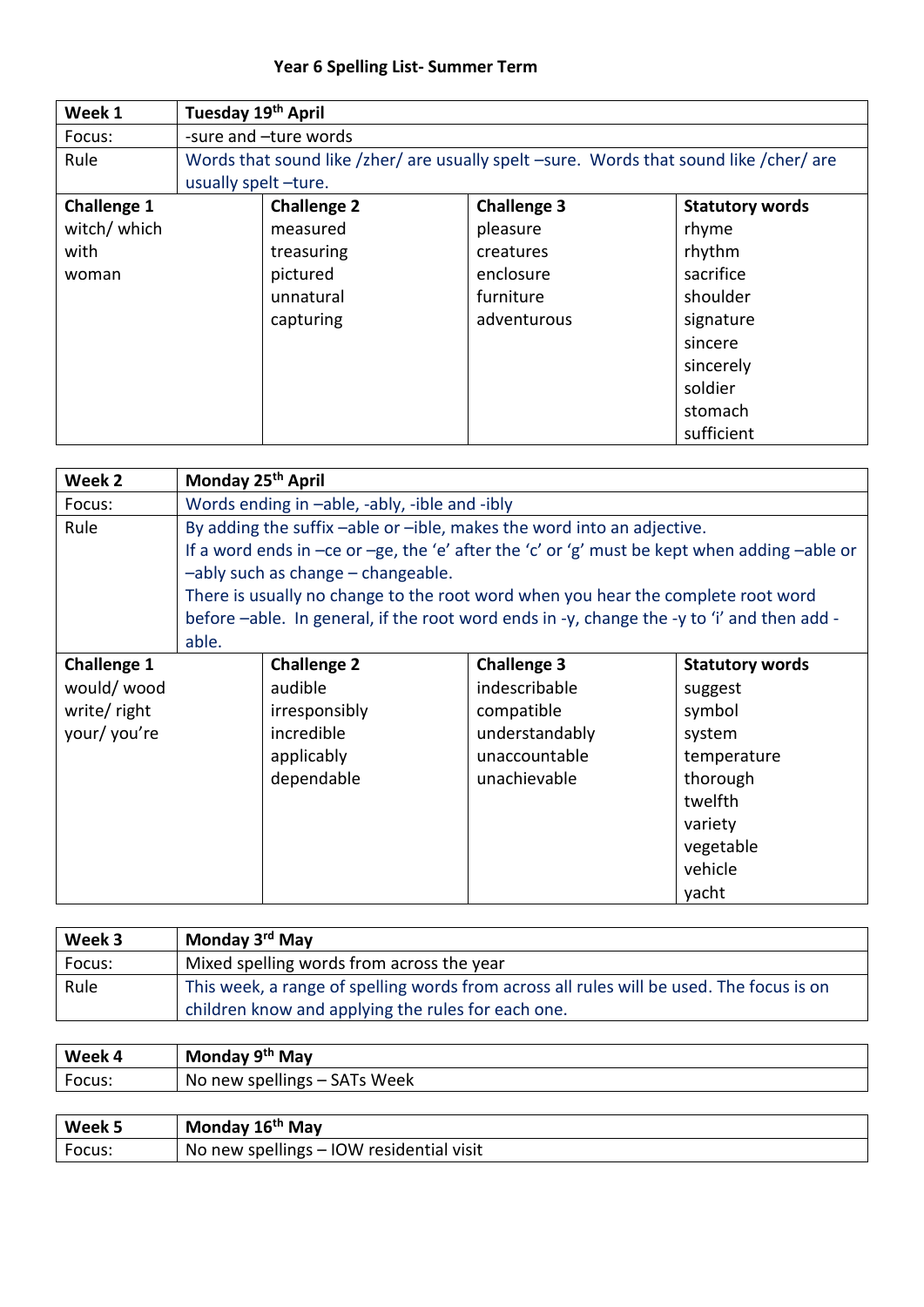## **Year 6 Spelling List- Summer Term**

| Week 6             | <b>Monday 23rd May</b> |                                                                                  |                    |
|--------------------|------------------------|----------------------------------------------------------------------------------|--------------------|
| Focus:             |                        | Spellings across the curriculum - Maths                                          |                    |
| Rule               |                        | These are words which children will commonly use across the curriculum. Children |                    |
|                    |                        | should read, spell and pronounce vocabulary correctly (where appropriate).       |                    |
| <b>Challenge 1</b> |                        | <b>Challenge 2</b>                                                               | <b>Challenge 3</b> |
| aloud/allowed      |                        | addition                                                                         | negative           |
| affect/effect      |                        | subtraction                                                                      | percentage         |
|                    |                        | multiplication                                                                   | numerator          |
|                    |                        | division                                                                         | denominator        |
|                    |                        | approximately                                                                    | equilateral        |
|                    |                        | centimetre                                                                       | quadrilateral      |

| Week 7             | Tuesday 7 <sup>th</sup> June |                                                                                  |                    |  |
|--------------------|------------------------------|----------------------------------------------------------------------------------|--------------------|--|
| Focus:             |                              | Spellings across the curriculum - Literacy                                       |                    |  |
| Rule               |                              | These are words which children will commonly use across the curriculum. Children |                    |  |
|                    |                              | should read, spell and pronounce vocabulary correctly (where appropriate).       |                    |  |
| <b>Challenge 1</b> |                              | <b>Challenge 2</b>                                                               | <b>Challenge 3</b> |  |
| desert/dessert     |                              | genre                                                                            | advertisement      |  |
| cereal/serial      |                              | rhyme                                                                            | expression         |  |
|                    |                              | vowel                                                                            | dialogue           |  |
|                    |                              | consonant                                                                        | synonym            |  |
|                    |                              | grammar                                                                          | onomatopoeia       |  |

| Week 8             | Monday 13 <sup>th</sup> June |                                                                                  |                    |
|--------------------|------------------------------|----------------------------------------------------------------------------------|--------------------|
| Focus:             |                              | Spellings across the curriculum - Science                                        |                    |
| Rule               |                              | These are words which children will commonly use across the curriculum. Children |                    |
|                    |                              | should read, spell and pronounce vocabulary correctly (where appropriate).       |                    |
| <b>Challenge 1</b> |                              | <b>Challenge 2</b>                                                               | <b>Challenge 3</b> |
| herd/heard         |                              | absorb                                                                           | evaporation        |
| wary/ weary        |                              | apparatus                                                                        | nutrient           |
|                    |                              | cycle                                                                            | circulation        |
|                    |                              | method                                                                           | digestion          |
|                    |                              | mammal                                                                           | respiration        |
|                    |                              | particles                                                                        | reproduction       |

| Week 9             | Monday 20 <sup>th</sup> June |                                                                                  |                    |
|--------------------|------------------------------|----------------------------------------------------------------------------------|--------------------|
| Focus:             |                              | Spellings across the curriculum - History                                        |                    |
| Rule               |                              | These are words which children will commonly use across the curriculum. Children |                    |
|                    |                              | should read, spell and pronounce vocabulary correctly (where appropriate).       |                    |
| <b>Challenge 1</b> |                              | <b>Challenge 2</b>                                                               | <b>Challenge 3</b> |
| steel/ steal       |                              | bias                                                                             | independence       |
| bridal/ bridle     |                              | defence                                                                          | political          |
|                    |                              | sources                                                                          | civilisation       |
|                    |                              | castle                                                                           | revolution         |
|                    |                              | primary                                                                          | rebellion          |
|                    |                              | secondary                                                                        | chronological      |